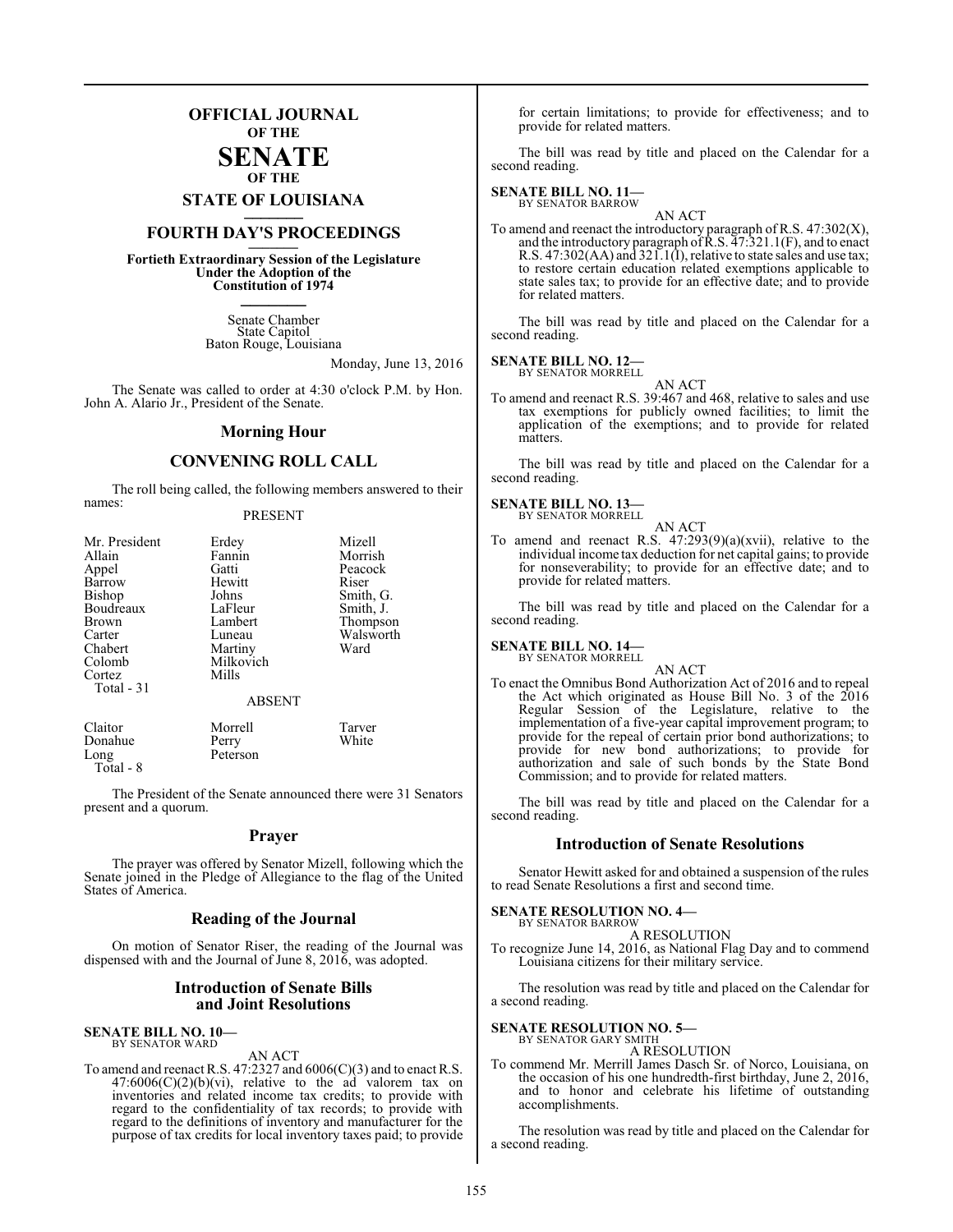### **Page 2 SENATE 4th DAY'S PROCEEDINGS**

June 13, 2016

#### **SENATE RESOLUTION NO. 6—** BY SENATOR HEWITT

A RESOLUTION

To commend Gabrielle Jennings for winning forty-three state titles in cross country, and indoor and outdoor track, and congratulates her on the occasion of her high school graduation from First Baptist Christian School in Slidell and on the signing of a cross country scholarship with Furman University in Greenville, South Carolina.

On motion of Senator Hewitt the resolution was read by title and adopted.

#### **SENATE RESOLUTION NO. 7—** BY SENATOR JOHNS

A RESOLUTION

To commend and congratulate the Phillips 66 Lake Charles Refinery on its seventy-fifth anniversary of operation.

The resolution was read by title and placed on the Calendar for a second reading.

#### **Introduction of Senate Concurrent Resolutions**

# **SENATE CONCURRENT RESOLUTION NO. 2—**<br>BY SENATOR BROWN AND REPRESENTATIVE JORDAN<br>A CONCURRENT RESOLUTION

To commend and congratulate the West Baton Rouge Parish Museum, its director and exhibit team for the exhibit, "Cohn High School: How We Love Thee".

The resolution was read by title and placed on the Calendar for a second reading.

#### **Message from the House**

#### **ASKING CONCURRENCE IN HOUSE BILLS AND JOINT RESOLUTIONS**

#### June 9, 2016

To the Honorable President and Members of the Senate:

I am directed to inform your honorable body that the House of Representatives has finally passed and asks your concurrence in the following House Bills and Joint Resolutions:

| $HB$ No. 2 | <b>HB</b> No. 20 | HB No. 24        |
|------------|------------------|------------------|
| HB No. 29  | HB No. 35        | HB No. 47        |
| HB No. 51  | HB No. 52        | <b>HB</b> No. 53 |

HB No. 25

Respectfully submitted, ALFRED W. SPEER Clerk of the House of Representatives

#### **House Bills and Joint Resolutions on First Reading**

#### **HOUSE BILL NO. 2—**

BY REPRESENTATIVE ABRAMSON AN ACT

To provide with respect to the capital outlay budget and the capital outlay programfor state government, state institutions, and other public entities; to provide for the designation of projects and improvements; to provide for the financing thereof making appropriations from certain sources; and to provide for related matters.

The bill was read by title and placed on the Calendar for a second reading.

#### **HOUSE BILL NO. 20—**

BY REPRESENTATIVE REYNOLDS AN ACT

To amend and reenact R.S. 47:287.95(A), (C)(1), (D), (E), and  $(F)(2)(b)$  and to enact R.S. 47:287.95(L) and  $(M)$ , relative to corporate income tax; to provide for the calculation of apportionment income for certain businesses; to provide for the weighing of certain ratios in the calculation of Louisiana income; to provide for the sourcing of certain sales; to provide for applicability; to provide for an effective date; and to provide for related matters.

The bill was read by title and placed on the Calendar for a second reading.

#### **HOUSE BILL NO. 24—**

BY REPRESENTATIVE ANDERS

- AN ACT
- To amend and reenact R.S. 22:832(A)(3) and to enact R.S.  $22:832(C)(6)$ , relative to the insurance premium tax; to exempt health maintenance organizations from the reduction of the tax due made in Act No. 10 of the 2016 First Extraordinary Session; to provide for qualifying Louisiana investments of health maintenance organizations; to provide for effectiveness; and to provide for related matters.

The bill was read by title and placed on the Calendar for a second reading.

#### **HOUSE BILL NO. 25—**

BY REPRESENTATIVE LYONS AN ACT

To amend and reenact R.S.  $47:6025(A)(1)$ , relative to income tax credits; to provide for the Louisiana Citizens Property Insurance Corporation assessment tax credit; to reduce the amount of the credit; to repeal the sunset of the reduction in the amount of the credit; to provide for effectiveness; and to provide for related matters.

The bill was read by title and placed on the Calendar for a second reading.

#### **HOUSE BILL NO. 29—**

BY REPRESENTATIVE PRICE AN ACT

To amend and reenact R.S.  $47:115(A)(3)$  and  $(C)$  and  $1624(A)$ , to enact R.S.  $47:1624(C)$  through  $(E)$ , and to repeal  $\hat{R}$ .S. 47:287.657, 617, and 1624.1, relative to the payment of interest on certain overpayments; to provide for the calculation of interest on certain overpayments; to provide for the authority of the secretary of the Department of Revenue to pay interest on overpayments; to provide for certain limitations and requirements; to provide for effectiveness; and to provide for related matters.

The bill was read by title and placed on the Calendar for a second reading.

#### **HOUSE BILL NO. 35—**

BY REPRESENTATIVE ANDERS AN ACT

To amend and reenact R.S. 22:842 and to repeal R.S. 22:270, relative to the annual tax on health maintenance organizations; to establish the rate of the annual minimum tax; to provide for applicability; and to provide for related matters.

The bill was read by title and placed on the Calendar for a second reading.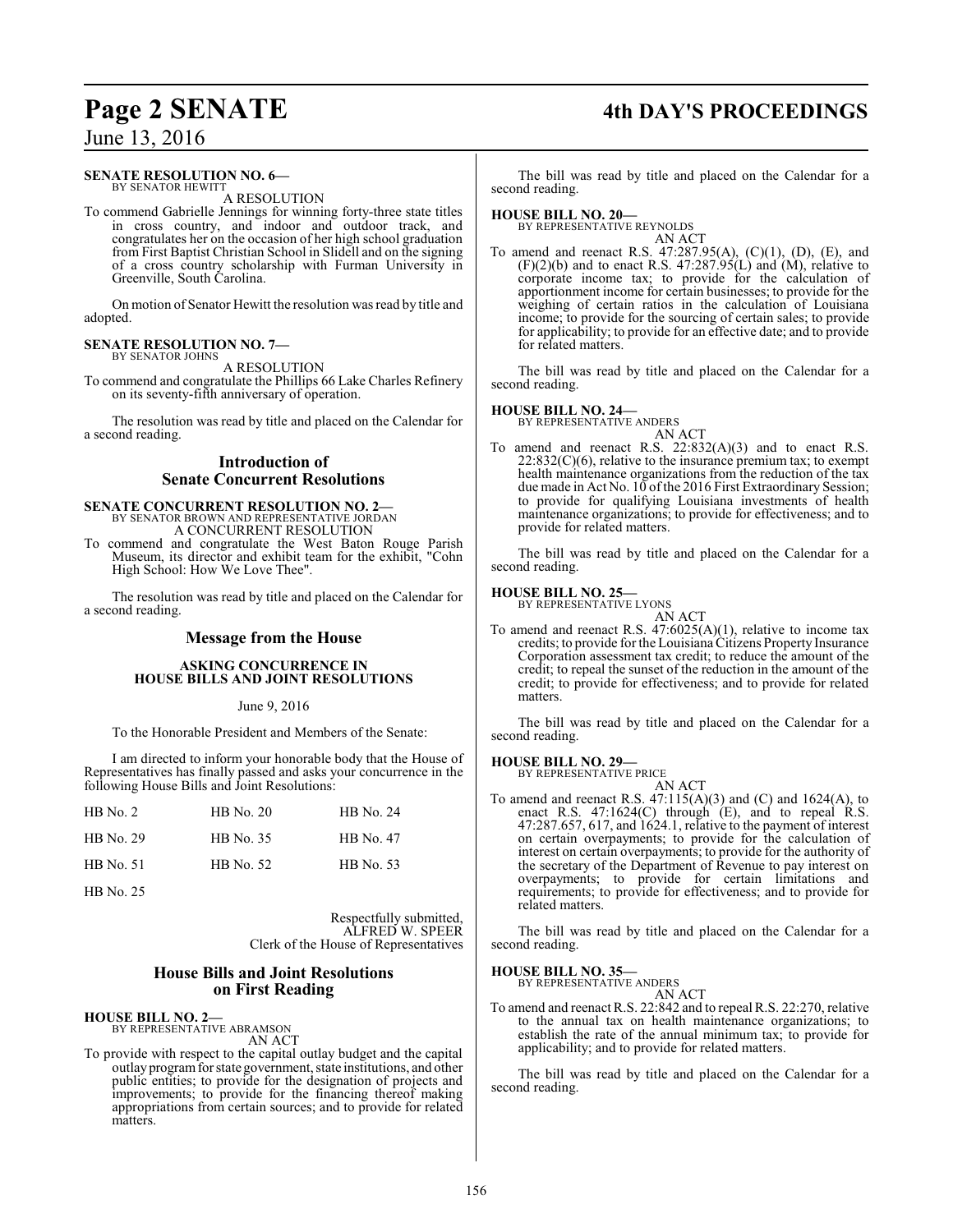# **4th DAY'S PROCEEDINGS Page 3 SENATE**

#### **HOUSE BILL NO. 47—**

BY REPRESENTATIVE BROADWATER AN ACT

To amend and reenact Section 5 of Act No. 123 of the 2015 Regular Session of the Legislature and Section 2 of Act No. 6 of the 2016 First Extraordinary Session of the Legislature, relative to corporate income tax; to provide for the net operating loss deduction for corporate income taxes; to provide for applicability and an effective date; and to provide for related matters.

The bill was read by title and placed on the Calendar for a second reading.

#### **HOUSE BILL NO. 51—**

BY REPRESENTATIVES JIM MORRIS, ABRAMSON, AMEDEE, BAGLEY,<br>BAGNERIS, BERTHELOT, BILLIOT, BISHOP, BOUIE, BROADWATER,<br>CHAD BROWN, TERRY BROWN, CARMODY, ROBBY CARTER, STEVE CARTER, CHANEY, CONNICK, COUSSAN, COX, DAVIS, DEVILLIER,<br>DWIGHT, EDMONDS, EMERSON, GAINES, GARGFALO, LANCE<br>HARRIS, HAVARD, HENSGENS, HILFERTY, HILL, HOFMANN,<br>HORTON, HOWARD, HUVAL, JACKSON, JAMES, JEFFERSON,<br>JENKINS,MIKEJO MAGEE, MARCELLE, MIGUEZ, JAY MORRIS, POPE, PYLANT, REYNOLDS, RICHARD, SCHEXNAYDER, SEABAUGH, STOKES, THIBAUT, WHITE, WILLMOTT, AND ZERINGUE AND SENATOR LAMBERT

#### AN ACT

To amend and reenact R.S. 47:302(V)(introductory paragraph) as enacted by Act No. 25 of the 2016 First Extraordinary Session of the Louisiana Legislature and to enact R.S. 47:302(AA) and  $321.1(F)(66)$ , relative to state sales and use taxes; to provide with respect to the effectiveness of exemptions and exclusions for sales of certain tangible personal property and services; to provide for effectiveness; and to provide for related matters.

The bill was read by title and placed on the Calendar for a second reading.

#### **HOUSE BILL NO. 52—**

BY REPRESENTATIVE ABRAMSON AN ACT

To provide relative to the capital outlay appropriations for Fiscal Year 2016-2017; to provide with respect to capital outlay project requests; to require the submission of certain capital outlay project requests; to provide for applicability; to provide for effectiveness.

The bill was read by title and placed on the Calendar for a second reading.

#### **HOUSE BILL NO. 53—**

BY REPRESENTATIVE ABRAMSON

AN ACT To amend and reenact R.S. 39:467 and 468, relative to sales of certain services and tangible personal property at certain facilities owned by the state or a political subdivision; to impose a local public entertainment facility access charge; to provide for the collection and use of certain state and local revenues; to provide for exemptions from certain taxes and charges; to

provide for effectiveness; and to provide for related matters. The bill was read by title and placed on the Calendar for a second reading.

### **Reports of Committees**

The following reports of committees were received and read:

#### **REPORT OF COMMITTEE ON**

#### **REVENUE AND FISCAL AFFAIRS**

Senator Jean-Paul "JP" Morrell, Chairman on behalf of the Committee on Revenue and Fiscal Affairs, submitted the following report:

June 13, 2016

To the President and Members of the Senate:

I am directed by your Committee on Revenue and Fiscal Affairs to submit the following report:

#### **SENATE BILL NO. 1—** BY SENATOR GATTI

AN ACT

To amend and reenact the introductory paragraph of R.S.  $47:302(X)$ and the introductory paragraph of  $\overline{R}$ . S.  $\overline{47:321.1(F)}$ , and to enact R.S. 47:302(AA) and 321.1(I), relative to state sales and use tax; to provide with respect to the sales tax exemption for admissions to athletic and entertainment events for elementary and secondary schools; to provide for an effective date; and to provide for related matters.

Reported favorably.

**SENATE BILL NO. 4—** BY SENATORS CHABERT AND ALARIO

AN ACT

To amend and reenact the introductory paragraph of R.S.  $47:302(X)$ and the introductory paragraph of  $\overline{R}$ .S.  $\overline{47:321.1(F)}$ , and to enact R.S. 47:302(AA) and 321.1(I), relative to state sales and use tax; to provide with respect to the sales tax exemption for purchases of fishing vessels, supplies, fuels, lubricants, and repair services by a licensed commercial fisherman; to provide for an effective date; and to provide for related matters.

Reported favorably.

**SENATE BILL NO. 7—** BY SENATOR MORRELL

AN ACT To amend and reenact R.S. 47:297.8(A), relative to refundable tax credits; to increase the earned income tax credit; to provide for effectiveness; and to provide for related matters.

Reported favorably.

Respectfully submitted, JEAN-PAUL "JP" MORRELL Chairman

### **ATTENDANCE ROLL CALL**

#### PRESENT

Appel Hewitt Riser Barrow Johns Smith, G.<br>Bishop LaFleur Smith, J. Boudreaux Lambert<br>Brown Luneau

Mr. President Fannin Morrish<br>Allain Gatti Peacock Gatti Peacock<br>
Hewitt Riser LaFleur Smith, J.<br>Lambert Tarver Thompson

June 13, 2016